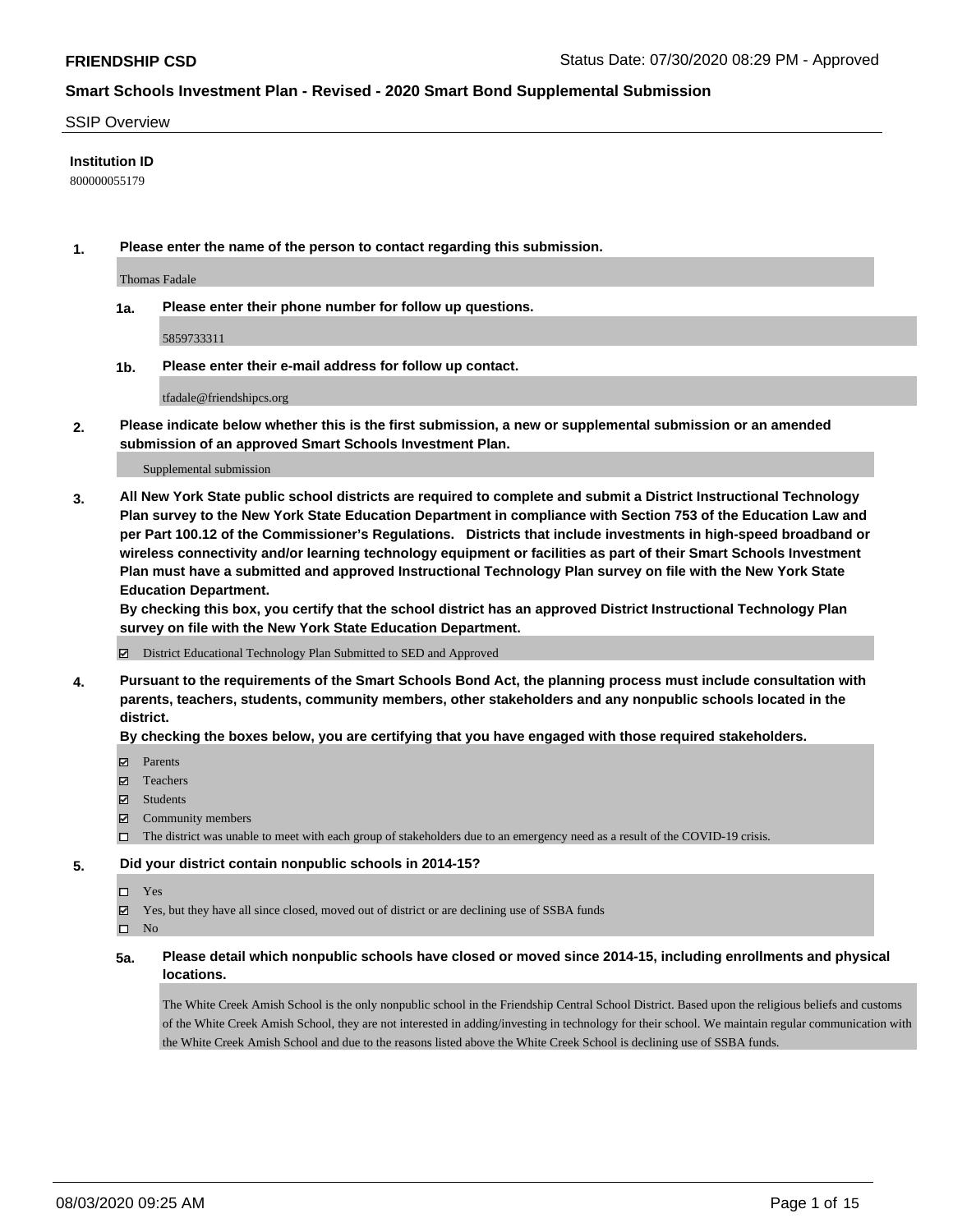#### SSIP Overview

**6. Certify that the following required steps have taken place by checking the boxes below:**

- The district developed and the school board approved a preliminary Smart Schools Investment Plan.
- The preliminary plan was posted on the district website for at least 30 days. The district included an address to which any written comments on the plan should be sent.
- The school board conducted a hearing that enabled stakeholders to respond to the preliminary plan. This hearing may have occured as part of a normal Board meeting, but adequate notice of the event must have been provided through local media and the district website for at least two weeks prior to the meeting.
- $\Box$  The school board was unable to conduct a hearing that enabled stakeholders to respond to the preliminary plan due to an emergency need as a result of the COVID-19 crisis.
- The district prepared a final plan for school board approval and such plan has been approved by the school board.
- $\boxtimes$  The final proposed plan that has been submitted has been posted on the district's website.
- **6a. Please upload the proposed Smart Schools Investment Plan (SSIP) that was posted on the district's website, along with any supporting materials. Note that this should be different than your recently submitted Educational Technology Survey. The Final SSIP, as approved by the School Board, should also be posted on the website and remain there during the course of the projects contained therein.**

Smart Schools Investment Plan - Revised 2nd Submission.pdf

**6b. Enter the webpage address where the final Smart Schools Investment Plan is posted. The Plan should remain posted for the life of the included projects.**

https://www.friendship.wnyric.org/Page/1519

**7. Please enter an estimate of the total number of students and staff that will benefit from this Smart Schools Investment Plan based on the cumulative projects submitted to date.**

425

**8. An LEA/School District may partner with one or more other LEA/School Districts to form a consortium to pool Smart Schools Bond Act funds for a project that meets all other Smart School Bond Act requirements. Each school district participating in the consortium will need to file an approved Smart Schools Investment Plan for the project and submit a signed Memorandum of Understanding that sets forth the details of the consortium including the roles of each respective district.**

 $\Box$  The district plans to participate in a consortium to partner with other school district(s) to implement a Smart Schools project.

**9. Please enter the name and 6-digit SED Code for each LEA/School District participating in the Consortium.**

| <b>Partner LEA/District</b> | <b>ISED BEDS Code</b> |
|-----------------------------|-----------------------|
| (No Response)               | (No Response)         |

**10. Please upload a signed Memorandum of Understanding with all of the participating Consortium partners.**

(No Response)

**11. Your district's Smart Schools Bond Act Allocation is:**

\$561,109

#### **12. Final 2014-15 BEDS Enrollment to calculate Nonpublic Sharing Requirement**

|            | Public Enrollment | Nonpublic Enrollment | <sup>1</sup> Total Enrollment | Nonpublic Percentage |
|------------|-------------------|----------------------|-------------------------------|----------------------|
| Enrollment | 341               |                      | 341.00                        | 0.00                 |

**13. This table compares each category budget total, as entered in that category's page, to the total expenditures listed in the category's expenditure table. Any discrepancies between the two must be resolved before submission.**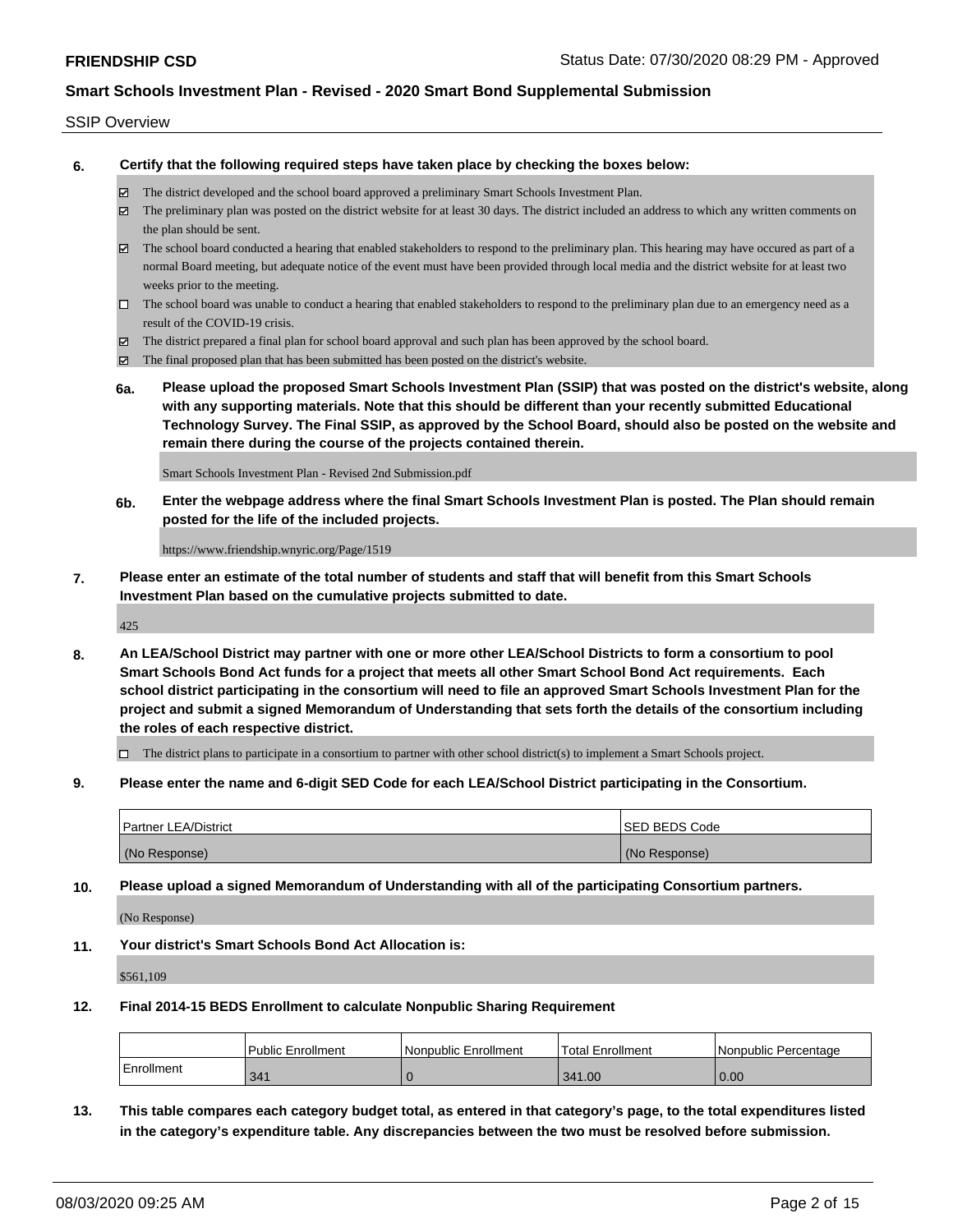SSIP Overview

|                                                 | <b>Sub-Allocations</b> | <b>Expenditure Totals</b> | <b>Difference</b> |
|-------------------------------------------------|------------------------|---------------------------|-------------------|
| <b>School Connectivity</b>                      | 0.00                   | 0.00                      | 0.00              |
| <b>Connectivity Projects for</b><br>Communities | 0.00                   | 0.00                      | 0.00              |
| Classroom Technology                            | 163,500.00             | 163,500.00                | 0.00              |
| Pre-Kindergarten Classrooms                     | 0.00                   | 0.00                      | 0.00              |
| Replace Transportable<br>Classrooms             | 0.00                   | 0.00                      | 0.00              |
| <b>High-Tech Security Features</b>              | 0.00                   | 0.00                      | 0.00              |
| Nonpublic Loan                                  | 0.00                   | 0.00                      | 0.00              |
| Totals:                                         | 163,500                | 163,500                   | 0                 |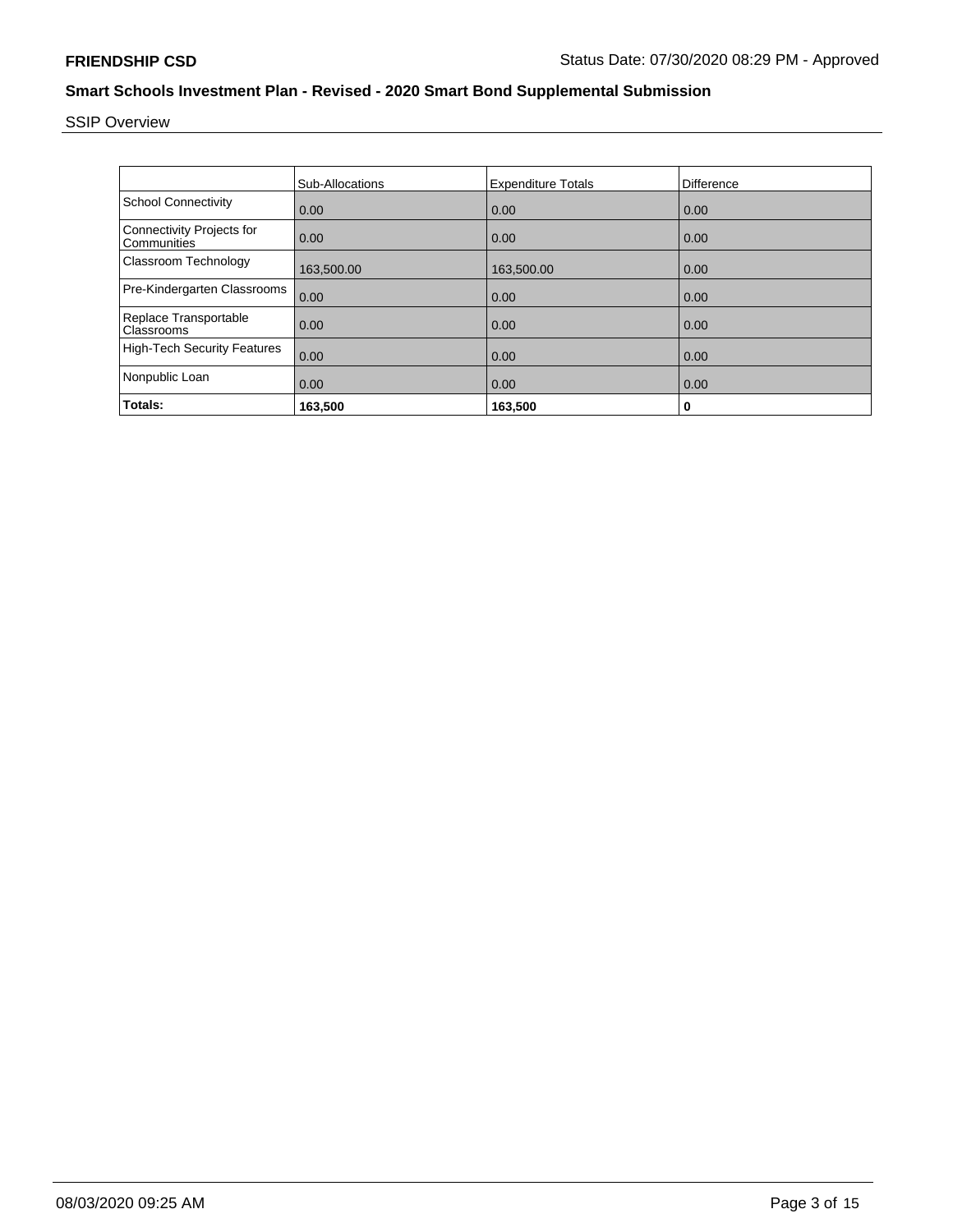School Connectivity

- **1. In order for students and faculty to receive the maximum benefit from the technology made available under the Smart Schools Bond Act, their school buildings must possess sufficient connectivity infrastructure to ensure that devices can be used during the school day. Smart Schools Investment Plans must demonstrate that:**
	- **• sufficient infrastructure that meets the Federal Communications Commission's 100 Mbps per 1,000 students standard currently exists in the buildings where new devices will be deployed, or**
	- **• is a planned use of a portion of Smart Schools Bond Act funds, or**
	- **• is under development through another funding source.**

**Smart Schools Bond Act funds used for technology infrastructure or classroom technology investments must increase the number of school buildings that meet or exceed the minimum speed standard of 100 Mbps per 1,000 students and staff within 12 months. This standard may be met on either a contracted 24/7 firm service or a "burstable" capability. If the standard is met under the burstable criteria, it must be:**

**1. Specifically codified in a service contract with a provider, and**

**2. Guaranteed to be available to all students and devices as needed, particularly during periods of high demand, such as computer-based testing (CBT) periods.**

**Please describe how your district already meets or is planning to meet this standard within 12 months of plan submission.**

(No Response)

**1a. If a district believes that it will be impossible to meet this standard within 12 months, it may apply for a waiver of this requirement, as described on the Smart Schools website. The waiver must be filed and approved by SED prior to submitting this survey.**

 $\Box$  By checking this box, you are certifying that the school district has an approved waiver of this requirement on file with the New York State Education Department.

**2. Connectivity Speed Calculator (Required). If the district currently meets the required speed, enter "Currently Met" in the last box: Expected Date When Required Speed Will be Met.**

|                  | l Number of     | Required Speed | Current Speed in | Expected Speed | Expected Date                        |
|------------------|-----------------|----------------|------------------|----------------|--------------------------------------|
|                  | <b>Students</b> | In Mbps        | <b>Mbps</b>      | to be Attained | When Required                        |
|                  |                 |                |                  |                | Within 12 Months 1Speed Will be Met1 |
| Calculated Speed | (No Response)   | 0.00           | (No Response)    | (No Response)  | l (No Response)                      |

**3. Describe how you intend to use Smart Schools Bond Act funds for high-speed broadband and/or wireless connectivity projects in school buildings.**

(No Response)

**4. Describe the linkage between the district's District Instructional Technology Plan and how the proposed projects will improve teaching and learning. (There should be a link between your response to this question and your responses to Question 1 in Section IV - NYSED Initiatives Alignment: "Explain how the district use of instructional technology will serve as a part of a comprehensive and sustained effort to support rigorous academic standards attainment and performance improvement for students."** 

**Your answer should also align with your answers to the questions in Section II - Strategic Technology Planning and the associated Action Steps in Section III - Action Plan.)**

(No Response)

**5. If the district wishes to have students and staff access the Internet from wireless devices within the school building, or in close proximity to it, it must first ensure that it has a robust Wi-Fi network in place that has sufficient bandwidth to meet user demand.**

**Please describe how you have quantified this demand and how you plan to meet this demand.**

(No Response)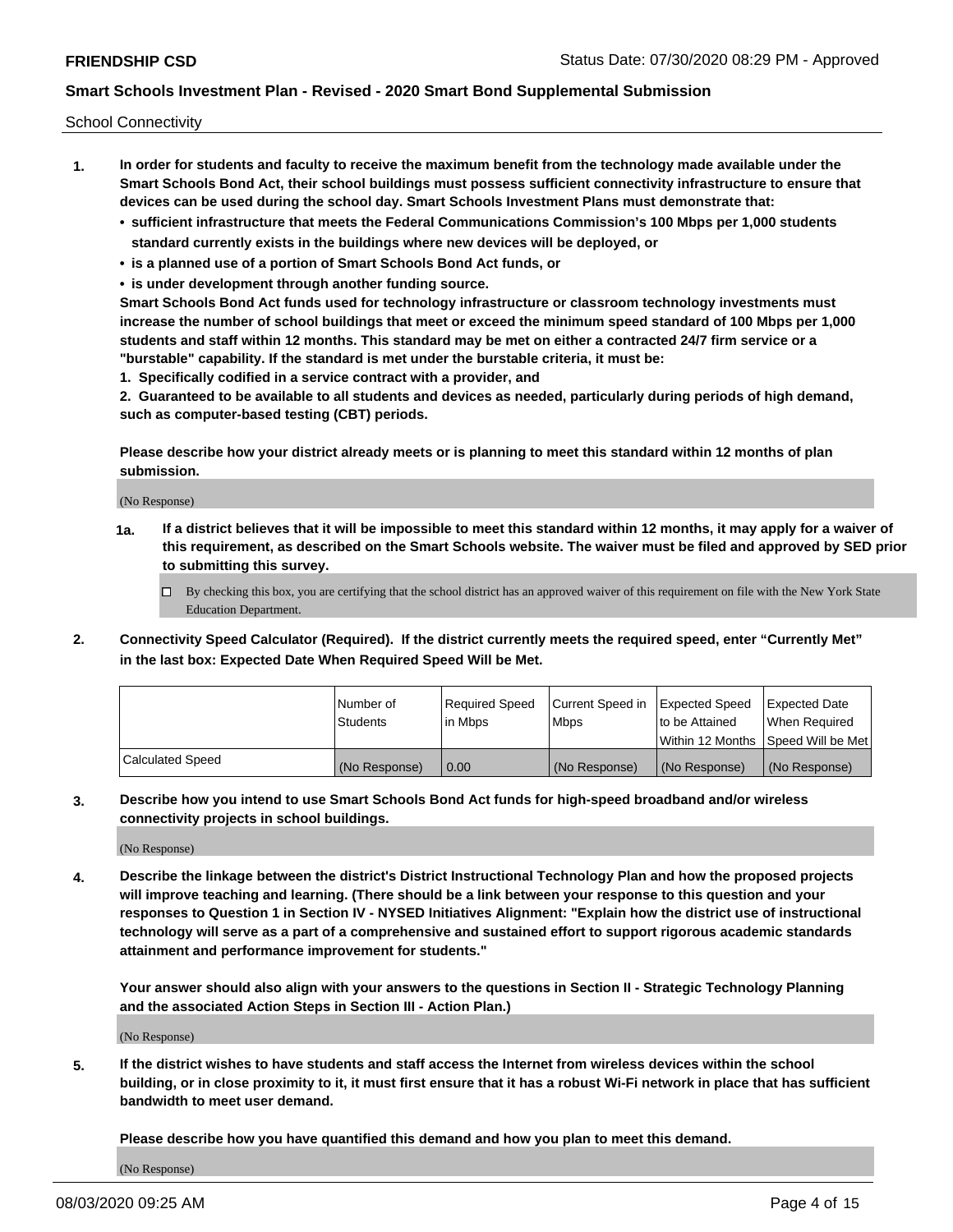School Connectivity

**6. Smart Schools plans with any expenditures in the School Connectivity category require a project number from the Office of Facilities Planning. Districts must submit an SSBA LOI and receive project numbers prior to submitting the SSIP. As indicated on the LOI, some projects may be eligible for a streamlined review and will not require a building permit.**

**Please indicate on a separate row each project number given to you by the Office of Facilities Planning.**

| Project Number |  |
|----------------|--|
| (No Response)  |  |

**7. Certain high-tech security and connectivity infrastructure projects may be eligible for an expedited review process as determined by the Office of Facilities Planning.**

### **Was your project deemed eligible for streamlined review?**

(No Response)

### **8. Include the name and license number of the architect or engineer of record.**

| Name          | License Number |
|---------------|----------------|
| (No Response) | (No Response)  |

### **9. Public Expenditures – Loanable (Counts toward the nonpublic loan calculation)**

| Select the allowable expenditure type.<br>Repeat to add another item under each type. | <b>PUBLIC</b> Items to be<br>l Purchased | Quantity         | l Cost Per Item  | <b>Total Cost</b> |
|---------------------------------------------------------------------------------------|------------------------------------------|------------------|------------------|-------------------|
| (No Response)                                                                         | (No Response)                            | (No<br>Response) | (No<br>Response) | 0.00              |
|                                                                                       |                                          | 0                | 0.00             |                   |

### **10. Public Expenditures – Non-Loanable (Does not count toward nonpublic loan calculation)**

| Select the allowable expenditure | <b>PUBLIC</b> Items to be purchased | Quantity      | Cost per Item | <b>Total Cost</b> |
|----------------------------------|-------------------------------------|---------------|---------------|-------------------|
| type.                            |                                     |               |               |                   |
| Repeat to add another item under |                                     |               |               |                   |
| each type.                       |                                     |               |               |                   |
| (No Response)                    | (No Response)                       | (No Response) | (No Response) | 0.00              |
|                                  |                                     |               | 0.00          |                   |

#### **11. Final 2014-15 BEDS Enrollment to calculate Nonpublic Sharing Requirement (no changes allowed.)**

|            | Public Enrollment | Nonpublic Enrollment | <b>Total Enrollment</b> | l Nonpublic Percentage |
|------------|-------------------|----------------------|-------------------------|------------------------|
| Enrollment | 341               |                      | 341.00                  | 0.00                   |

### **12. Total Public Budget - Loanable (Counts toward the nonpublic loan calculation)**

|                                               | Public Allocations | <b>Estimated Nonpublic Loan</b><br>Amount | Estimated Total Sub-Allocations |
|-----------------------------------------------|--------------------|-------------------------------------------|---------------------------------|
| Network/Access Costs                          | (No Response)      | 0.00                                      | 0.00                            |
| School Internal Connections and<br>Components | (No Response)      | 0.00                                      | 0.00                            |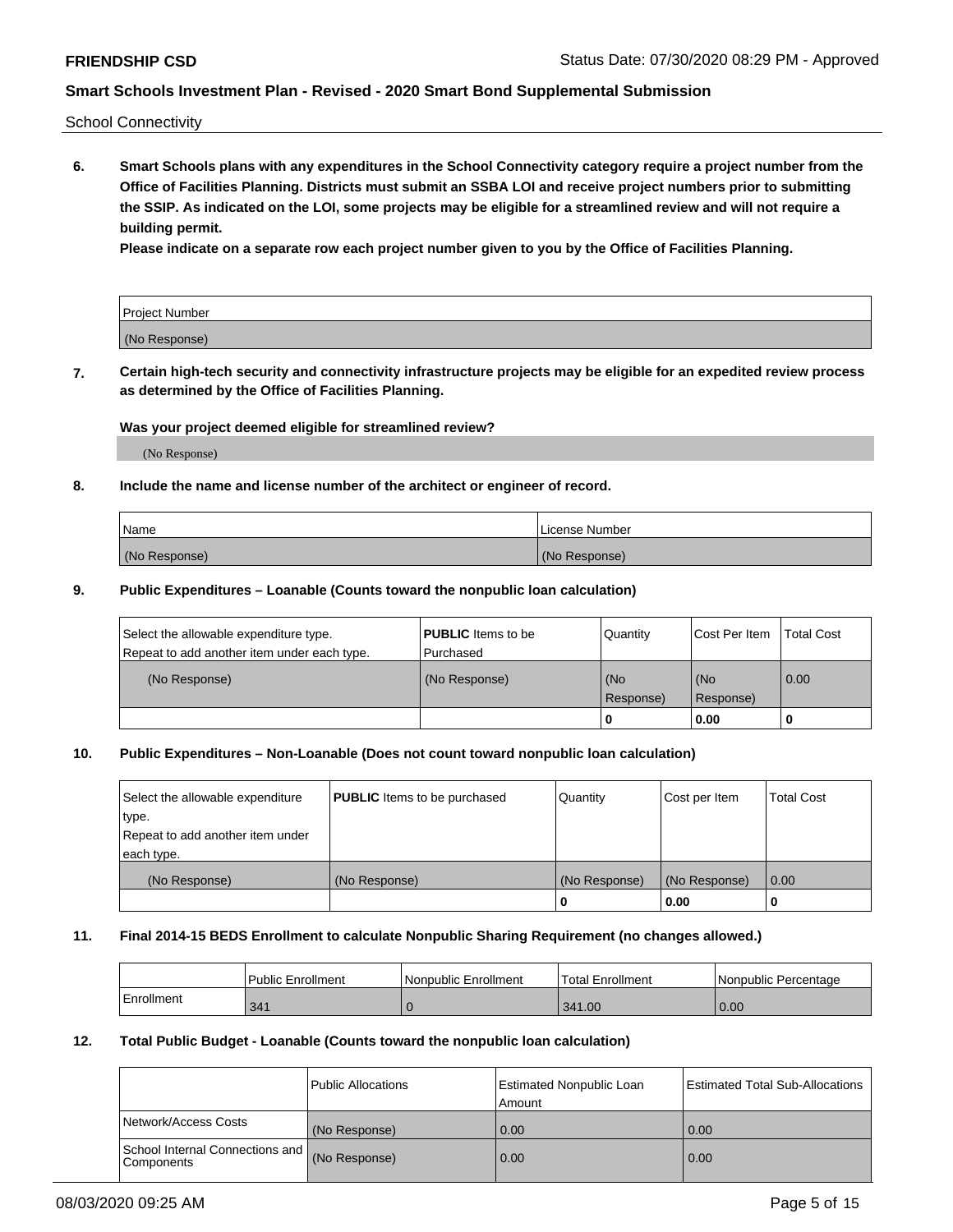School Connectivity

|              | <b>Public Allocations</b> | <b>Estimated Nonpublic Loan</b><br>l Amount | <b>Estimated Total Sub-Allocations</b> |
|--------------|---------------------------|---------------------------------------------|----------------------------------------|
| <b>Other</b> | (No Response)             | 0.00                                        | 0.00                                   |
| Totals:      | 0.00                      | 0                                           | ш                                      |

# **13. Total Public Budget – Non-Loanable (Does not count toward the nonpublic loan calculation)**

|                                                   | Sub-<br>Allocation |
|---------------------------------------------------|--------------------|
| Network/Access Costs                              | (No Response)      |
| Outside Plant Costs                               | (No Response)      |
| <b>School Internal Connections and Components</b> | (No Response)      |
| Professional Services                             | (No Response)      |
| Testing                                           | (No Response)      |
| <b>Other Upfront Costs</b>                        | (No Response)      |
| <b>Other Costs</b>                                | (No Response)      |
| Totals:                                           | 0.00               |

# **14. School Connectivity Totals**

|                          | Total Sub-Allocations |
|--------------------------|-----------------------|
| Total Loanable Items     | 0.00                  |
| Total Non-Ioanable Items | 0.00                  |
| Totals:                  | 0                     |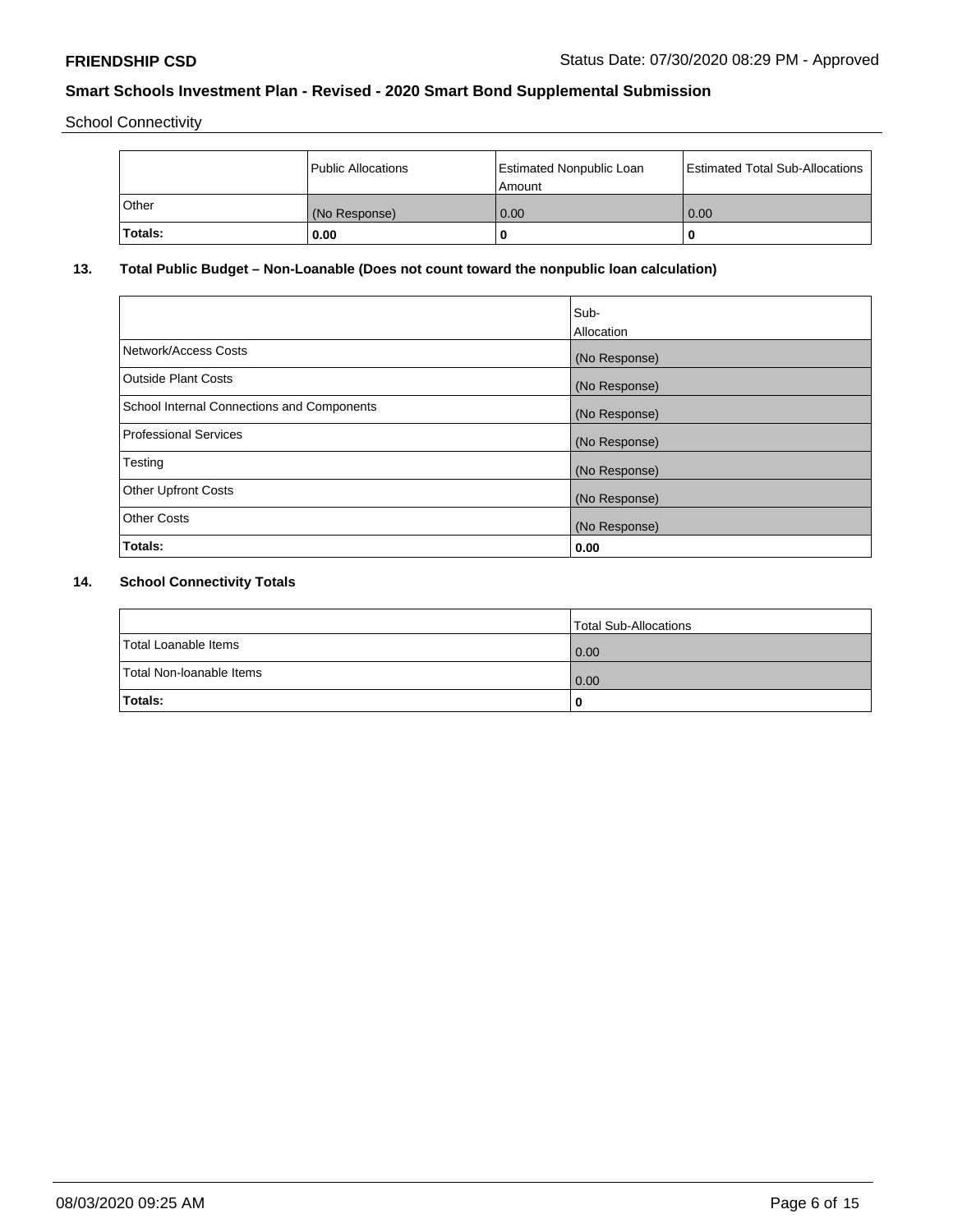Community Connectivity (Broadband and Wireless)

**1. Describe how you intend to use Smart Schools Bond Act funds for high-speed broadband and/or wireless connectivity projects in the community.**

(No Response)

**2. Please describe how the proposed project(s) will promote student achievement and increase student and/or staff access to the Internet in a manner that enhances student learning and/or instruction outside of the school day and/or school building.**

(No Response)

**3. Community connectivity projects must comply with all the necessary local building codes and regulations (building and related permits are not required prior to plan submission).**

 $\Box$  I certify that we will comply with all the necessary local building codes and regulations.

**4. Please describe the physical location of the proposed investment.**

(No Response)

**5. Please provide the initial list of partners participating in the Community Connectivity Broadband Project, along with their Federal Tax Identification (Employer Identification) number.**

| <b>Project Partners</b> | l Federal ID # |
|-------------------------|----------------|
| (No Response)           | (No Response)  |

**6. Please detail the type, quantity, per unit cost and total cost of the eligible items under each sub-category.**

| Select the allowable expenditure | Item to be purchased | Quantity      | Cost per Item | <b>Total Cost</b> |
|----------------------------------|----------------------|---------------|---------------|-------------------|
| type.                            |                      |               |               |                   |
| Repeat to add another item under |                      |               |               |                   |
| each type.                       |                      |               |               |                   |
| (No Response)                    | (No Response)        | (No Response) | (No Response) | 0.00              |
|                                  |                      | U             | 0.00          |                   |

**7. If you are submitting an allocation for Community Connectivity, complete this table.**

**Note that the calculated Total at the bottom of the table must equal the Total allocation for this category that you entered in the SSIP Overview overall budget.**

|                                    | Sub-Allocation |
|------------------------------------|----------------|
| Network/Access Costs               | (No Response)  |
| Outside Plant Costs                | (No Response)  |
| <b>Tower Costs</b>                 | (No Response)  |
| <b>Customer Premises Equipment</b> | (No Response)  |
| <b>Professional Services</b>       | (No Response)  |
| Testing                            | (No Response)  |
| <b>Other Upfront Costs</b>         | (No Response)  |
| <b>Other Costs</b>                 | (No Response)  |
| Totals:                            | 0.00           |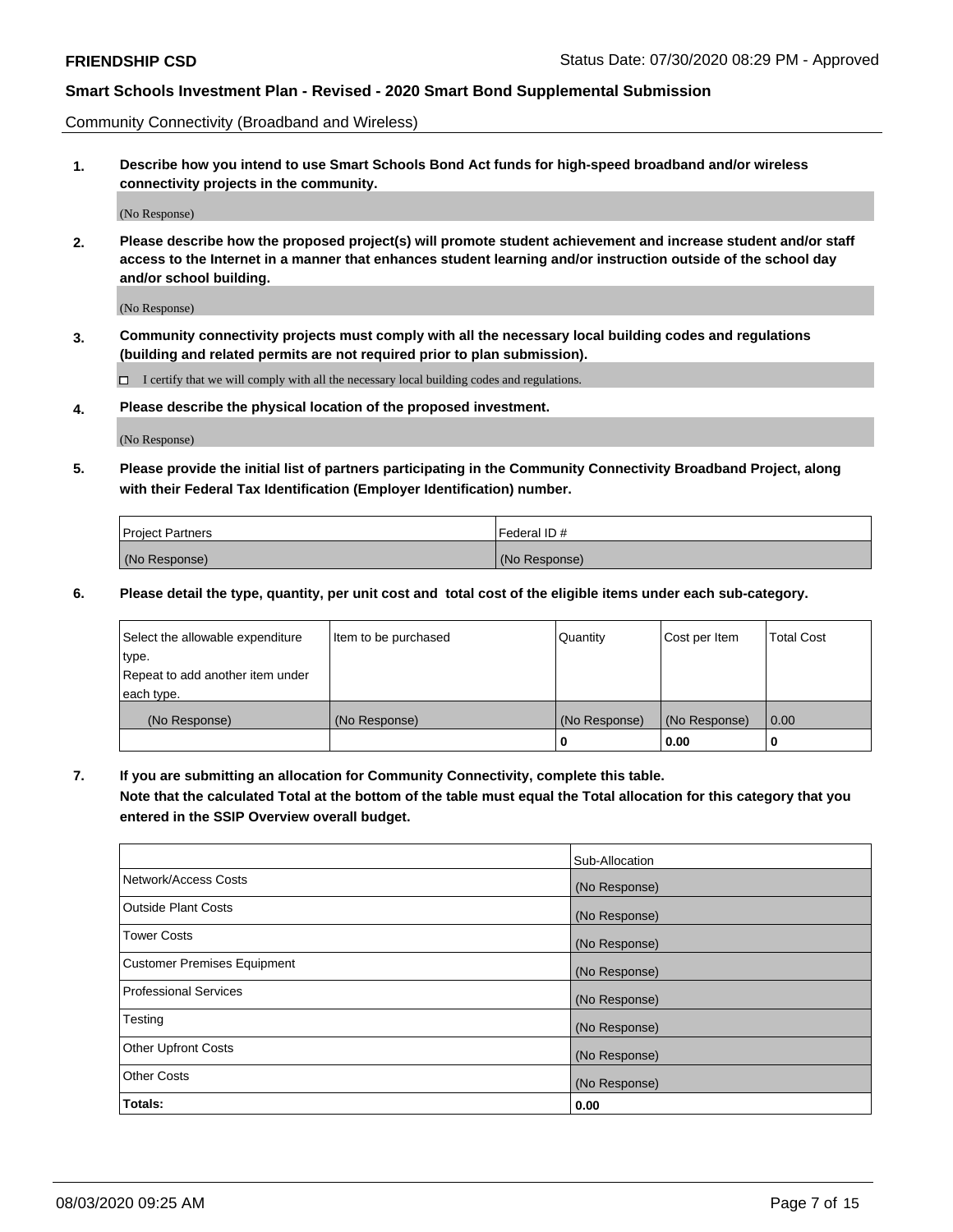#### Classroom Learning Technology

**1. In order for students and faculty to receive the maximum benefit from the technology made available under the Smart Schools Bond Act, their school buildings must possess sufficient connectivity infrastructure to ensure that devices can be used during the school day. Smart Schools Investment Plans must demonstrate that sufficient infrastructure that meets the Federal Communications Commission's 100 Mbps per 1,000 students standard currently exists in the buildings where new devices will be deployed, or is a planned use of a portion of Smart Schools Bond Act funds, or is under development through another funding source. Smart Schools Bond Act funds used for technology infrastructure or classroom technology investments must increase the number of school buildings that meet or exceed the minimum speed standard of 100 Mbps per 1,000 students and staff within 12 months. This standard may be met on either a contracted 24/7 firm service or a "burstable" capability. If the standard is met under the burstable criteria, it must be:**

**1. Specifically codified in a service contract with a provider, and**

**2. Guaranteed to be available to all students and devices as needed, particularly during periods of high demand, such as computer-based testing (CBT) periods.**

**Please describe how your district already meets or is planning to meet this standard within 12 months of plan submission.**

We currently contract with the WNYRIC at Erie 1 BOCES for our primary internet access. The current bandwidth is 1 GB for the 2019-2020 school year and will be increasing to 2 GB for the 2020-2021 school year. We have 420 students and 95 staff and we meet bandwidth requirements.

- **1a. If a district believes that it will be impossible to meet this standard within 12 months, it may apply for a waiver of this requirement, as described on the Smart Schools website. The waiver must be filed and approved by SED prior to submitting this survey.**
	- By checking this box, you are certifying that the school district has an approved waiver of this requirement on file with the New York State Education Department.
- **2. Connectivity Speed Calculator (Required). If the district currently meets the required speed, enter "Currently Met" in the last box: Expected Date When Required Speed Will be Met.**

|                         | l Number of | Required Speed | Current Speed in | <b>Expected Speed</b> | Expected Date     |
|-------------------------|-------------|----------------|------------------|-----------------------|-------------------|
|                         | Students    | l in Mbps      | <b>Mbps</b>      | to be Attained        | When Required     |
|                         |             |                |                  | l Within 12 Months    | Speed Will be Met |
| <b>Calculated Speed</b> | 420         | 42.00          | 1000             | 2000                  | currently met     |

**3. If the district wishes to have students and staff access the Internet from wireless devices within the school building, or in close proximity to it, it must first ensure that it has a robust Wi-Fi network in place that has sufficient bandwidth to meet user demand.**

**Please describe how you have quantified this demand and how you plan to meet this demand.**

We have access throughout our building with access points in each classroom. We have 100% wireless coverage of our instructional areas and we completed an upgrade of our WAPs in April 2020.

**4. All New York State public school districts are required to complete and submit an Instructional Technology Plan survey to the New York State Education Department in compliance with Section 753 of the Education Law and per Part 100.12 of the Commissioner's Regulations.**

**Districts that include educational technology purchases as part of their Smart Schools Investment Plan must have a submitted and approved Instructional Technology Plan survey on file with the New York State Education Department.**

By checking this box, you are certifying that the school district has an approved Instructional Technology Plan survey on file with the New York State Education Department.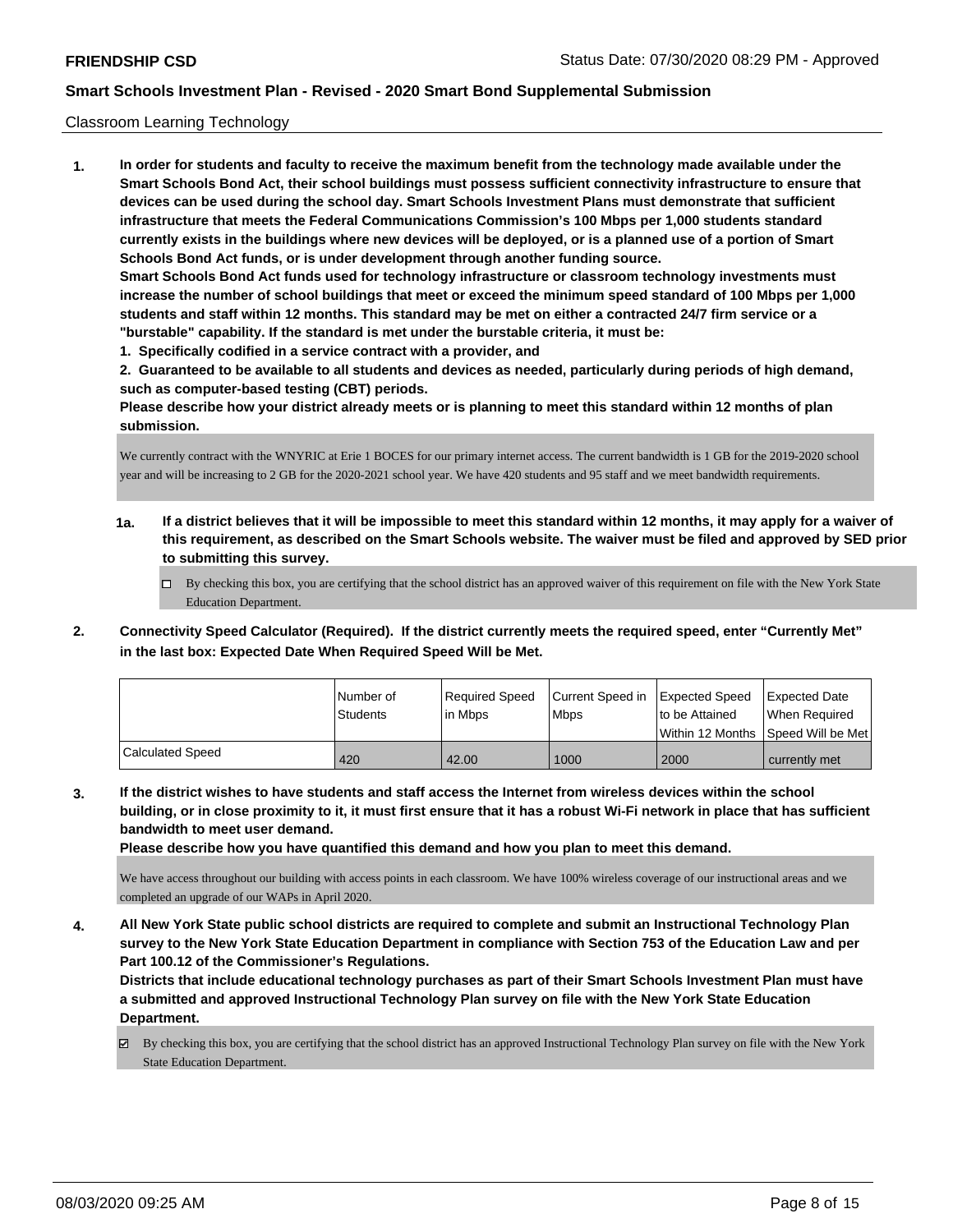### Classroom Learning Technology

# **5. Describe the devices you intend to purchase and their compatibility with existing or planned platforms or systems. Specifically address the adequacy of each facility's electrical, HVAC and other infrastructure necessary to install and support the operation of the planned technology.**

We will be implementing one-to-one devices in grades 3 through 8. This is the second phase of implementing one-to-one devices for students in the Friendship Central School District. In our initial Smart Schools Bond Act submission we targeted one-to-one devices for high school students (9-12). We currently use PC compatible devices and intend to maintain this platform. We have developed extensive distance learning capabilities as a result of the coronavirus pandemic, and we plan to continue leveraging distance learning as a means to enhance student learning through online offerings prepared locally as well as increasing student access to already developed online tools. We will offer both asynchronous and synchronous opportunities for student learning. Course offerings will include, intervention/remediation, credit recovery, elective courses, and advanced courses. We currently have fully updated electrical, HVAC, and other necessary infrastructure necessary to support the installation and operation of the planned technology upgrades.

We are also utilizing Smart Bond funds to upgrade/replace our SMART boards which have been in use longer than 10 years. The SMART boards are reaching the end of their life-cycle and are now experiencing increased maintenance and failure rates. The replacement of the SMART boards with interactive touch screen devices will enable greater visibility, reduced footprint, increased touch sensitivity and student interaction, and reduced energy costs. Our current infrastructure supports the upgrade cycle of replacing SMART boards with the modern equivalent device (interactive touch screen devices).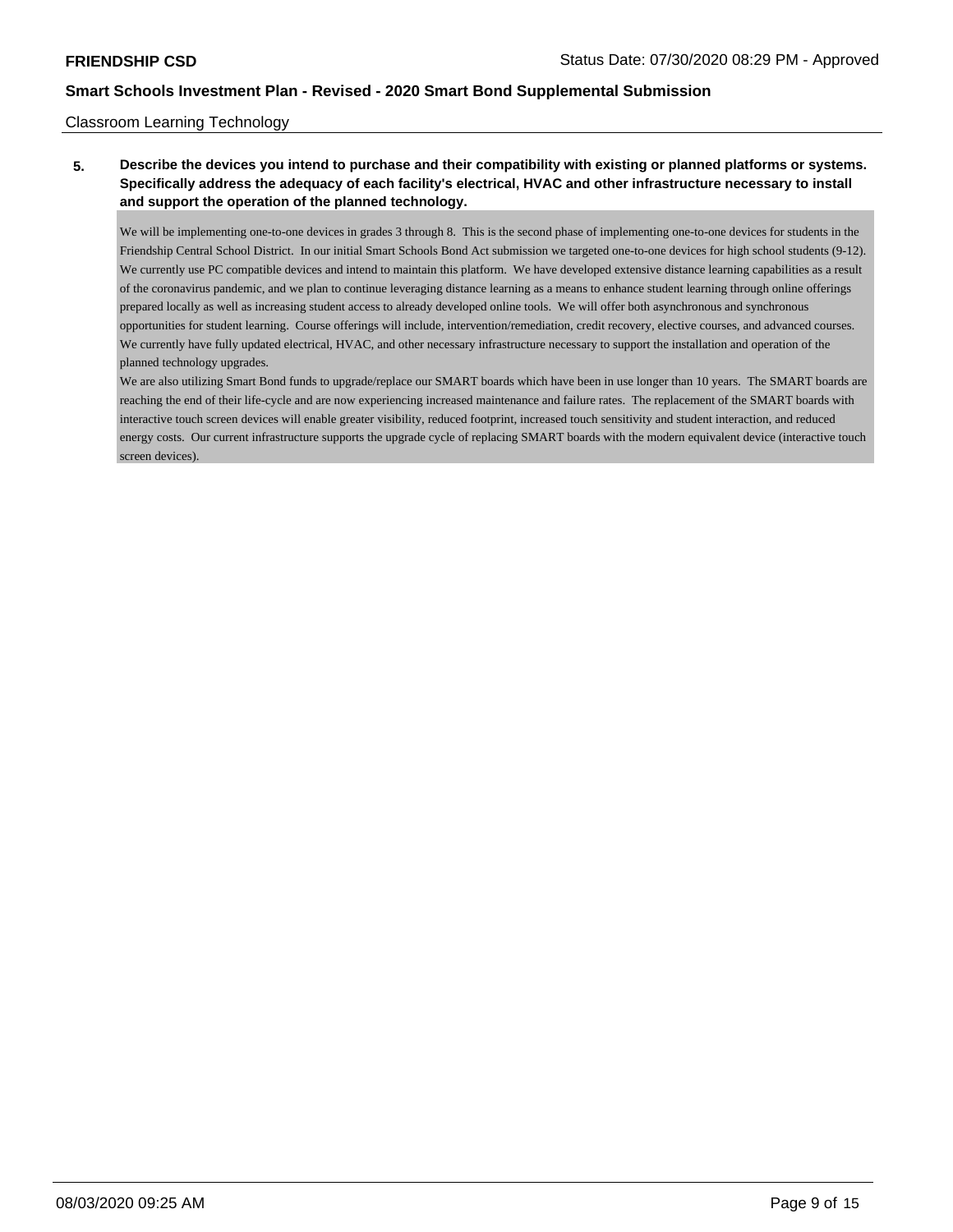### Classroom Learning Technology

- **6. Describe how the proposed technology purchases will:**
	- **> enhance differentiated instruction;**
	- **> expand student learning inside and outside the classroom;**
	- **> benefit students with disabilities and English language learners; and**
	- **> contribute to the reduction of other learning gaps that have been identified within the district.**

**The expectation is that districts will place a priority on addressing the needs of students who struggle to succeed in a rigorous curriculum. Responses in this section should specifically address this concern and align with the district's Instructional Technology Plan (in particular Question 2 of E. Curriculum and Instruction: "Does the district's instructional technology plan address the needs of students with disabilities to ensure equitable access to instruction, materials and assessments?" and Question 3 of the same section: "Does the district's instructional technology plan address the provision of assistive technology specifically for students with disabilities to ensure access to and participation in the general curriculum?")**

**In addition, describe how the district ensures equitable access to instruction, materials and assessments and participation in the general curriculum for both SWD and English Language Learners/Multilingual Learners (ELL/MLL) students.**

The proposed projects will enable differentiated learning by varying the content, process, product, and environment. The ability to access distance learning/online learning will enable students to access more robust content presented through multiple means. It will also activate "on demand" learning allowing students to ensure they are meeting established standards. Academic intervention will grow because virtual learning opportunities will enable pacing changes, and greater flexibility in general for achieving the New York State Next Generation Learning Standards. Students will have greater input into the process of learning through increased access to high quality online and cooperative learning courses. Students will have access to more instructors, and varied approaches to teaching content.

 In order to meet the needs of our students, Distance/E-learning will provide the option for students to take advanced and elective courses on a regular basis. Students will have access to additional foreign languages and computer programming and application development courses, in addition to electives and enrichment. Our school schedule will offer more depth and breadth of offerings capturing students motivations and allowing for the pursuit of advanced Regents options by providing the foundational skills and courses to allow students to prepare for an advanced academic path. Applications such as Castle Learning and Khan Academy will assist with test preparation and supplement instruction. Having access to one-to-one devices will allow students to fully access the Microsoft Office 365 suite and utilize Teams, Forms, Outlook, OneNote, and OneDrive to simplify their communication and document storage. Students will benefit from Class Notebooks making their assignments and notes accessible from home and streamlining assignment handling. More traditional applications such as PowerPoint, Excel, and Word will be ubiquitous, and allow students to creatively work where and when makes sense for them. They will also be able to collaborate online with students, teachers, and others locally as well as online. The office accessibility tools will enable students to have screens read and/or magnified, as well as speech converted to text, and visual enhancements to facilitate learning. Students will be able to access available content through our distance learning cooperative service with CABOCES. Students will be able to choose traditional classroom formats, blended formats, and/or online/distance options for accessing courses. Students can access Moodle and the NY Distance learning network through our COSER. Online and distance learning courses will add to learning opportunities and increase schedule flexibility for students. Students with Disabilities and English Language Learners will also benefit from flexibility by being able to access variously paced courses and a greater variety of offerings including remediation/interventions and pre-teaching/prerequisite learning. Ultimately, the increased flexibility and broader course offerings will help close learning gaps by providing students with better access and choices through a more personalized learning experience.

The interactive touch devices (interactive whiteboard) will replace antiquated SMART boards which are over a decade old. The current SMART boards have reached the end of their service life and are experiencing increased failure rates. The interactive touch devices will allow students to more effectively interact with the content presented through higher resolution and increased touch accuracy. Students will be able to contribute more actively to their learning and lessons through the upgrade of the existing SMART boards with new interactive touch devices with higher resolution and increased brightness (visibility).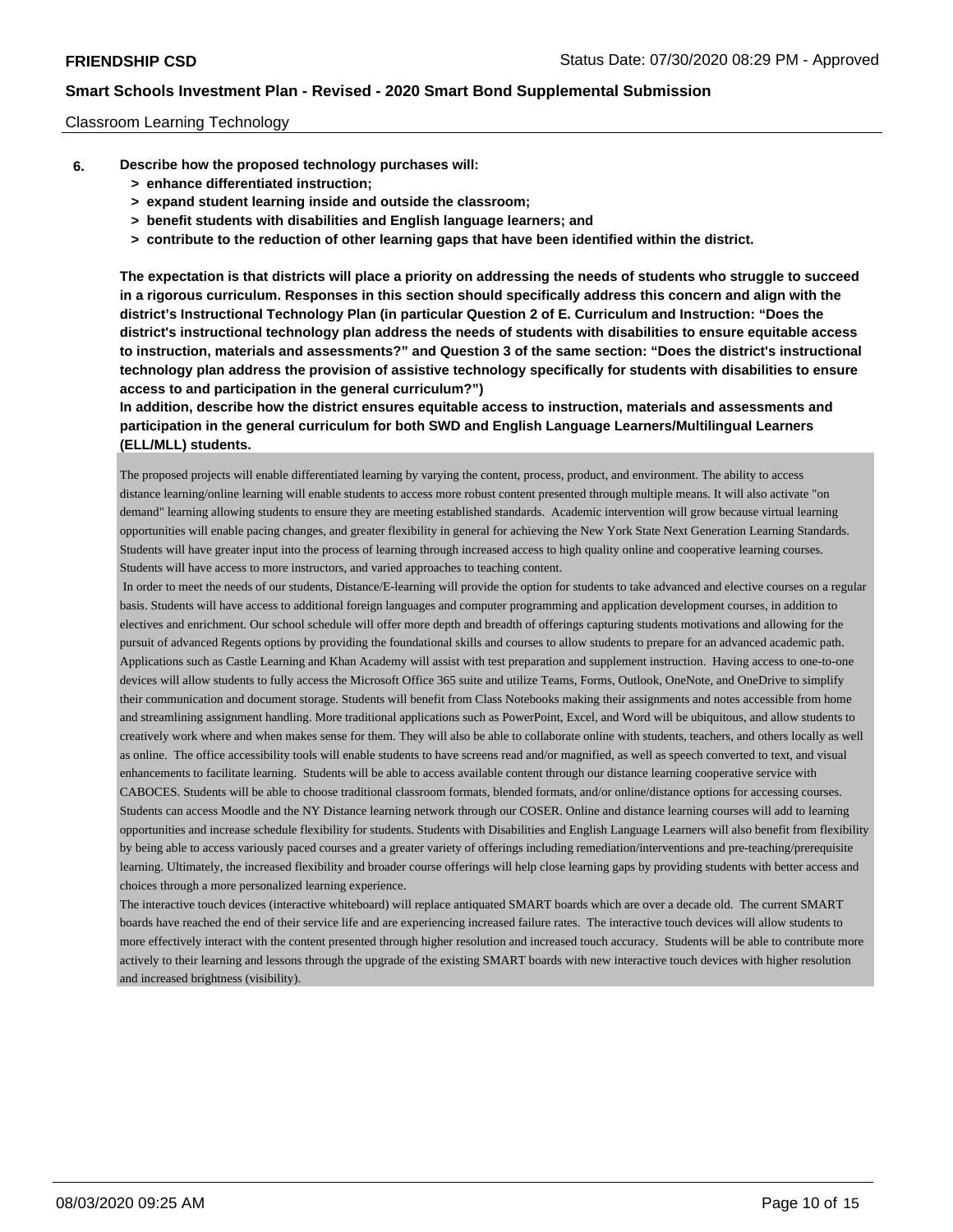#### Classroom Learning Technology

# **7. Where appropriate, describe how the proposed technology purchases will enhance ongoing communication with parents and other stakeholders and help the district facilitate technology-based regional partnerships, including distance learning and other efforts.**

The planned purchases will enable more robust Distance Learning offerings as well as enhanced communications between staff, students and caregivers. Additionally, it will enable the ability to post and archive lessons for both flipping classrooms and remediating skills. Students will also be able to more effectively make-up missed work by accessing Class Notebooks, Stream, and Teams. Many of the DL offerings will be supported through our local BOCES and or partnerships with neighboring school districts. Parents will have the ability to access student work, classroom assignments, video lessons, and student progress. Students will have the ability to utilize district technology to connect outside of traditional school hours and linkages with parents will be further cemented as a component of our educational program. Parents, students, faculty, and staff will be able to seamlessly communicate virtually in addition to traditional communication formats. This will add scheduling flexibility and increase opportunities for dialogue.

### **8. Describe the district's plan to provide professional development to ensure that administrators, teachers and staff can employ the technology purchased to enhance instruction successfully.**

**Note: This response should be aligned and expanded upon in accordance with your district's response to Question 1 of F. Professional Development of your Instructional Technology Plan: "Please provide a summary of professional development offered to teachers and staff, for the time period covered by this plan, to support technology to enhance teaching and learning. Please include topics, audience and method of delivery within your summary."**

Our professional development plan currently supports the use of the online and distance learning resources. The faulty and staff at Friendship Central School District will continue to participate in professional development to enhance their ability to effectively utilize the available technology. Currently we have faculty who participate in regional offered online courses, and our goal for our

 technology purchases is to expand our course offerings. We will continue our commitment to make sure our staff are highly and effectively trained to utilize all of the resources available to them. Our professional development plan reflects our commitment to multiple means of learning and the expanded use of technology. A number of our required annual professional development offerings are offered in both synchronous and asynchronous formats. Staff have received multiple trainings on the MS365 suite and specific targeted training on the Teams platform. Our faculty were able to implement Teams during the school closure and invivo troubleshooting and walkthroughs were provided to enhance faculty's ability to deliver online instruction. Additionally, staff have been trained and extensively use Zoom video conferencing software. Staff have also supported and been trained on external computer based learning platforms including APEX learning, i-Ready, Kahn Academy, & Castle Learning.

**9. Districts must contact one of the SUNY/CUNY teacher preparation programs listed on the document on the left side of the page that supplies the largest number of the district's new teachers to request advice on innovative uses and best practices at the intersection of pedagogy and educational technology.**

 $\boxtimes$  By checking this box, you certify that you have contacted the SUNY/CUNY teacher preparation program that supplies the largest number of your new teachers to request advice on these issues.

#### **9a. Please enter the name of the SUNY or CUNY Institution that you contacted.**

SUNY Fredonia

**9b. Enter the primary Institution phone number.**

(716) 673-3311

**9c. Enter the name of the contact person with whom you consulted and/or will be collaborating with on innovative uses of technology and best practices.**

Dr. Christine Givner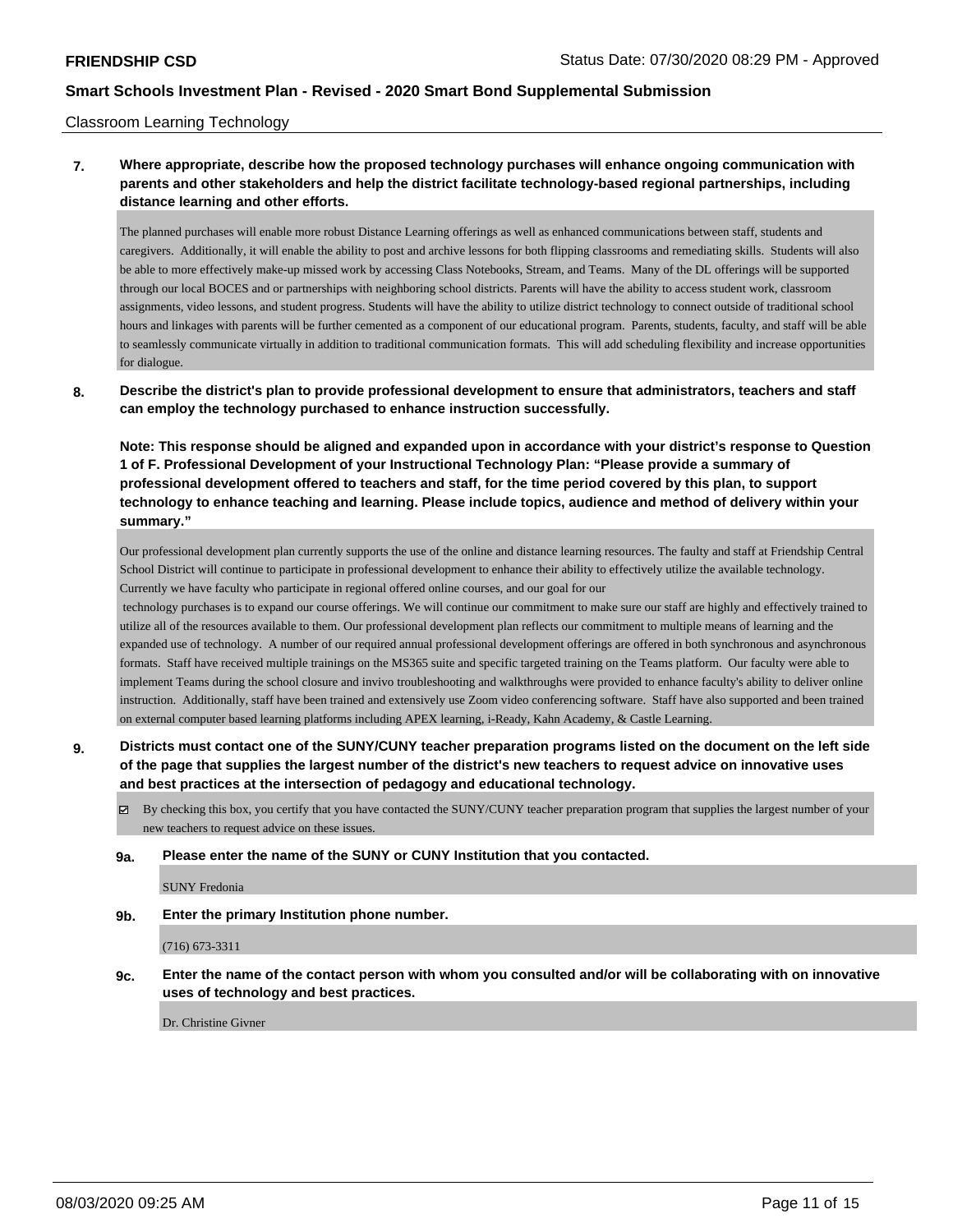### Classroom Learning Technology

**10. To ensure the sustainability of technology purchases made with Smart Schools funds, districts must demonstrate a long-term plan to maintain and replace technology purchases supported by Smart Schools Bond Act funds. This sustainability plan shall demonstrate a district's capacity to support recurring costs of use that are ineligible for Smart Schools Bond Act funding such as device maintenance, technical support, Internet and wireless fees, maintenance of hotspots, staff professional development, building maintenance and the replacement of incidental items. Further, such a sustainability plan shall include a long-term plan for the replacement of purchased devices and equipment at the end of their useful life with other funding sources.**

 $\boxtimes$  By checking this box, you certify that the district has a sustainability plan as described above.

**11. Districts must ensure that devices purchased with Smart Schools Bond funds will be distributed, prepared for use, maintained and supported appropriately. Districts must maintain detailed device inventories in accordance with generally accepted accounting principles.**

By checking this box, you certify that the district has a distribution and inventory management plan and system in place.

**12. Please detail the type, quantity, per unit cost and total cost of the eligible items under each sub-category.**

| Select the allowable expenditure | Item to be Purchased               | Quantity | Cost per Item | <b>Total Cost</b> |
|----------------------------------|------------------------------------|----------|---------------|-------------------|
| type.                            |                                    |          |               |                   |
| Repeat to add another item under |                                    |          |               |                   |
| each type.                       |                                    |          |               |                   |
| Interactive Whiteboards          | Dell 70 Interactive Touch Monitor: | 20       | 3,240.00      | 64,800.00         |
|                                  | C7017T                             |          |               |                   |
| <b>Laptop Computers</b>          | Latitude 3190 2-in-1               | 210      | 470.00        | 98,700.00         |
|                                  |                                    | 230      | 3,710.00      | 163,500           |

### **13. Final 2014-15 BEDS Enrollment to calculate Nonpublic Sharing Requirement (no changes allowed.)**

|            | <b>Public Enrollment</b> | Nonpublic Enrollment | Total Enrollment | <i>Nonpublic</i><br>l Percentage |
|------------|--------------------------|----------------------|------------------|----------------------------------|
| Enrollment | 341                      |                      | 341.00           | 0.00                             |

#### **14. If you are submitting an allocation for Classroom Learning Technology complete this table.**

|                          | Public School Sub-Allocation | <b>Estimated Nonpublic Loan</b><br>Amount<br>(Based on Percentage Above) | <b>Estimated Total Public and</b><br>Nonpublic Sub-Allocation |
|--------------------------|------------------------------|--------------------------------------------------------------------------|---------------------------------------------------------------|
| Interactive Whiteboards  | 64,800.00                    | 0.00                                                                     | 64,800.00                                                     |
| <b>Computer Servers</b>  | (No Response)                | 0.00                                                                     | 0.00                                                          |
| <b>Desktop Computers</b> | (No Response)                | 0.00                                                                     | 0.00                                                          |
| <b>Laptop Computers</b>  | 98,700.00                    | 0.00                                                                     | 98,700.00                                                     |
| <b>Tablet Computers</b>  | 0.00                         | 0.00                                                                     | 0.00                                                          |
| <b>Other Costs</b>       | (No Response)                | 0.00                                                                     | 0.00                                                          |
| Totals:                  | 163,500.00                   | 0                                                                        | 163,500                                                       |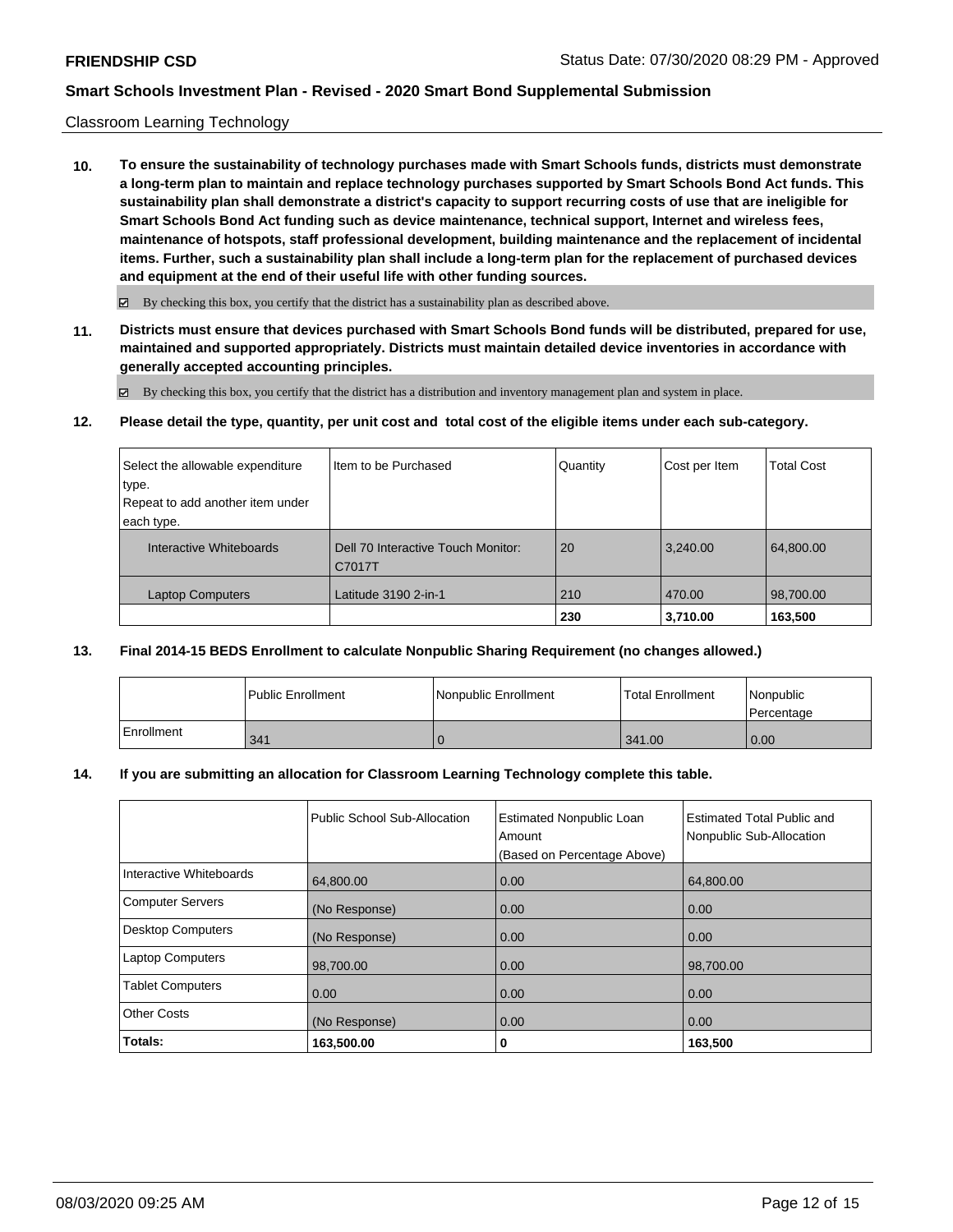#### Pre-Kindergarten Classrooms

**1. Provide information regarding how and where the district is currently serving pre-kindergarten students and justify the need for additional space with enrollment projections over 3 years.**

(No Response)

- **2. Describe the district's plan to construct, enhance or modernize education facilities to accommodate prekindergarten programs. Such plans must include:**
	- **Specific descriptions of what the district intends to do to each space;**
	- **An affirmation that new pre-kindergarten classrooms will contain a minimum of 900 square feet per classroom;**
	- **The number of classrooms involved;**
	- **The approximate construction costs per classroom; and**
	- **Confirmation that the space is district-owned or has a long-term lease that exceeds the probable useful life of the improvements.**

(No Response)

**3. Smart Schools Bond Act funds may only be used for capital construction costs. Describe the type and amount of additional funds that will be required to support ineligible ongoing costs (e.g. instruction, supplies) associated with any additional pre-kindergarten classrooms that the district plans to add.**

(No Response)

**4. All plans and specifications for the erection, repair, enlargement or remodeling of school buildings in any public school district in the State must be reviewed and approved by the Commissioner. Districts that plan capital projects using their Smart Schools Bond Act funds will undergo a Preliminary Review Process by the Office of Facilities Planning.**

**Please indicate on a separate row each project number given to you by the Office of Facilities Planning.**

| Project Number |  |
|----------------|--|
| (No Response)  |  |
|                |  |

**5. Please detail the type, quantity, per unit cost and total cost of the eligible items under each sub-category.**

| Select the allowable expenditure | Item to be purchased | Quantity      | Cost per Item | <b>Total Cost</b> |
|----------------------------------|----------------------|---------------|---------------|-------------------|
| 'type.                           |                      |               |               |                   |
| Repeat to add another item under |                      |               |               |                   |
| each type.                       |                      |               |               |                   |
| (No Response)                    | (No Response)        | (No Response) | (No Response) | 0.00              |
|                                  |                      | U             | 0.00          |                   |

**6. If you have made an allocation for Pre-Kindergarten Classrooms, complete this table. Note that the calculated Total at the bottom of the table must equal the Total allocation for this category that you entered in the SSIP Overview overall budget.**

|                                          | Sub-Allocation |
|------------------------------------------|----------------|
| Construct Pre-K Classrooms               | (No Response)  |
| Enhance/Modernize Educational Facilities | (No Response)  |
| <b>Other Costs</b>                       | (No Response)  |
| Totals:                                  | 0.00           |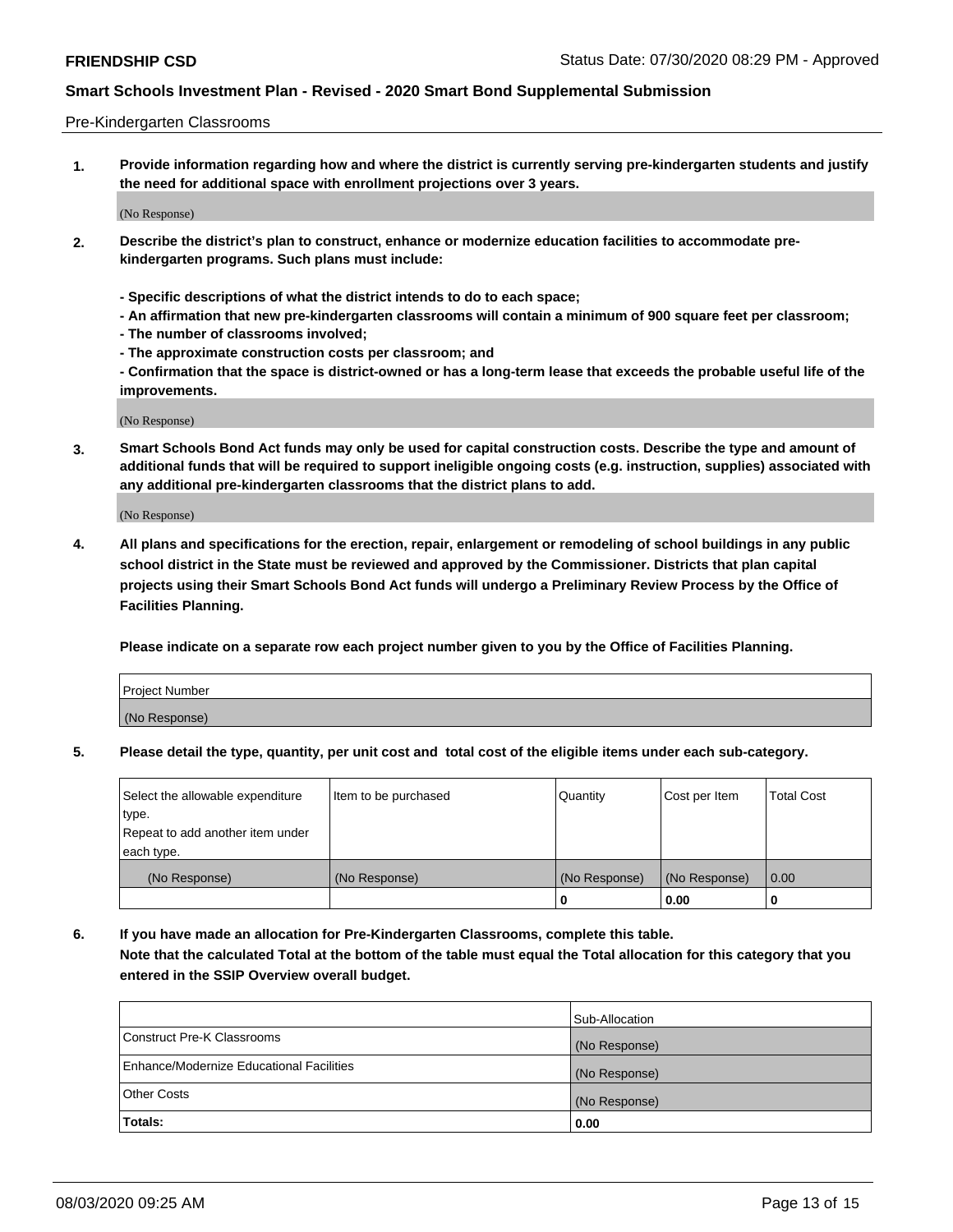Replace Transportable Classrooms

**1. Describe the district's plan to construct, enhance or modernize education facilities to provide high-quality instructional space by replacing transportable classrooms.**

(No Response)

**2. All plans and specifications for the erection, repair, enlargement or remodeling of school buildings in any public school district in the State must be reviewed and approved by the Commissioner. Districts that plan capital projects using their Smart Schools Bond Act funds will undergo a Preliminary Review Process by the Office of Facilities Planning.**

**Please indicate on a separate row each project number given to you by the Office of Facilities Planning.**

| Project Number |  |
|----------------|--|
|                |  |
|                |  |
|                |  |
| (No Response)  |  |
|                |  |
|                |  |

**3. For large projects that seek to blend Smart Schools Bond Act dollars with other funds, please note that Smart Schools Bond Act funds can be allocated on a pro rata basis depending on the number of new classrooms built that directly replace transportable classroom units.**

**If a district seeks to blend Smart Schools Bond Act dollars with other funds describe below what other funds are being used and what portion of the money will be Smart Schools Bond Act funds.**

(No Response)

**4. Please detail the type, quantity, per unit cost and total cost of the eligible items under each sub-category.**

| Select the allowable expenditure           | Item to be purchased | Quantity      | Cost per Item | <b>Total Cost</b> |
|--------------------------------------------|----------------------|---------------|---------------|-------------------|
| ∣type.<br>Repeat to add another item under |                      |               |               |                   |
| each type.                                 |                      |               |               |                   |
| (No Response)                              | (No Response)        | (No Response) | (No Response) | 0.00              |
|                                            |                      | 0             | 0.00          |                   |

**5. If you have made an allocation for Replace Transportable Classrooms, complete this table. Note that the calculated Total at the bottom of the table must equal the Total allocation for this category that you entered in the SSIP Overview overall budget.**

|                                                | Sub-Allocation |
|------------------------------------------------|----------------|
| Construct New Instructional Space              | (No Response)  |
| Enhance/Modernize Existing Instructional Space | (No Response)  |
| Other Costs                                    | (No Response)  |
| Totals:                                        | 0.00           |